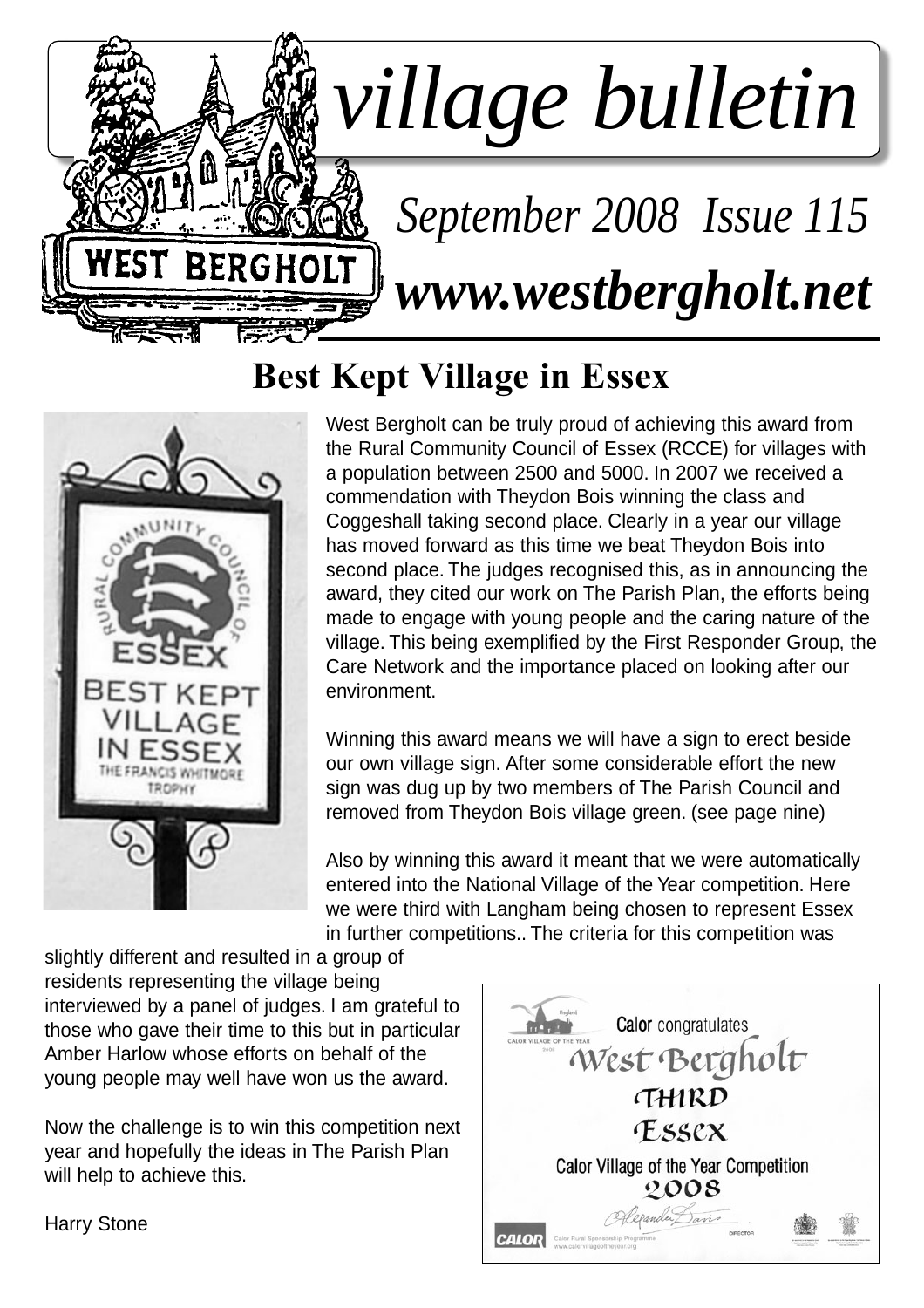# the village bulletin *information*

**PROVIDED BY THE PARISH COUNCIL OF WEST BERGHOLT**

### **Chairman**

Mr J Gili-Ross 67 Mumford Road, West Bergholt

242 236

### PARISH COUNCILLORS



### **Vice-Chairman**

Mr R W Tyrrell Grey Gables, 8a Colchester Road West Bergholt

240 016

| Mrs Sally Butcher<br>Mrs J Church<br>Mr B M Colbron<br>Mr P S Johnson<br>Mr A P Savage<br>Mr D Short | 59 Mumford Road<br>Doran, Hall Road<br>64 Mumford Road<br>135 Chapel Road<br>6 Garling Walk<br>60 Albany Road | $\mathbf{a}$<br>雷<br>$\mathbf{r}$<br>$\mathbf{r}$<br>$\mathbf{r}$<br>$\mathbf{r}$ | 241 923<br>240 792<br>240 297<br>241 114<br>242 015<br>241 715 |
|------------------------------------------------------------------------------------------------------|---------------------------------------------------------------------------------------------------------------|-----------------------------------------------------------------------------------|----------------------------------------------------------------|
|                                                                                                      |                                                                                                               |                                                                                   |                                                                |
|                                                                                                      |                                                                                                               |                                                                                   |                                                                |
|                                                                                                      |                                                                                                               |                                                                                   |                                                                |
| Mr P Sleigh                                                                                          |                                                                                                               | $\mathbf{r}$                                                                      | 07973 841104                                                   |
| Mr C Stevenson                                                                                       | 74 Mumford Road                                                                                               | $\mathbf{a}$                                                                      | 241 708                                                        |
| Mr H Stone                                                                                           | Vindens, Chapel Lane                                                                                          | $\mathbf{a}$                                                                      | 241 026                                                        |
|                                                                                                      |                                                                                                               |                                                                                   |                                                                |

### PARISH WORKING COMMITTEES

| Environment | Mr Johnson, Mrs Church, Mr Colbron, Mr Sleigh, Mr Short, Mr Stone        |
|-------------|--------------------------------------------------------------------------|
|             | Finance & General Purpose Mr Savage, Mr Gili-Ross, Mr Johnson, Mr Tyrell |
| Hall        | Mr Colbron, Mr Sleigh, Mr Short, Mr Stevenson                            |
| Planning    | Mr Tyrell, Mr Savage, Mr Stone                                           |

### BOROUGH COUNCILLORS

| dennis.willetts@btinternet.com<br><b>CIIr. Dennis Willetts</b><br>☎<br>240 314 | Cllr. Jill Tod | cllr.jill.tod@colchester.gov.uk | ☎ | 574 896 |  |
|--------------------------------------------------------------------------------|----------------|---------------------------------|---|---------|--|
|--------------------------------------------------------------------------------|----------------|---------------------------------|---|---------|--|

### CLERK TO THE PARISH COUNCIL

Mrs Val Walsom 17 Armoury Road, CO6 3JN 240 149 *The Parish Clerk is available for Parish business at any reasonable time, but in particular on Tuesday evenings.*

### ORPEN HALL ADMINISTRATOR

Mrs J Mayhew  $\sim$  240 694

*The Administrator is available to deal with enquiries at any reasonable time. Bookings should be made at the Hall on Thursdays between 7pm and 8pm. Please use the old side entrance.*

### SOME USEFUL NUMBERS Police 210 441 or 211 680 or 762 212 In an emergency dial 999 Doctor **Surgery - 2 Erle Havard Road 2008** 241 137 Pharmacy Chapel Road **240 352** 240 352 Post Office **Chapel Road (Half day Saturday)** 240 355 St Mary's Church Rev. C Horseman, The Rectory, Ivy Lodge Road, Gt. Horkesley <sup>2</sup> 271 242 Methodist Church Rev. Ruth Ridge, Marks Tey office **2001 12:30 12:41** 210 141 News Correspondent Mrs J Hunns, The Laurels, Firmins Court **2001 12:33 12:49 712** (for Essex County Standard and The East Anglian Daily Times) - submissions for news items to be in two weeks prior to publication. Email address for News Correspondent allanhunns@aol.com 谷

*The village bulletin is funded by the Parish Council as part of a community service. It is issued quarterly and distributed to every household in the Parish. The views expressed do not necessarily reflect those of the Parish Council.*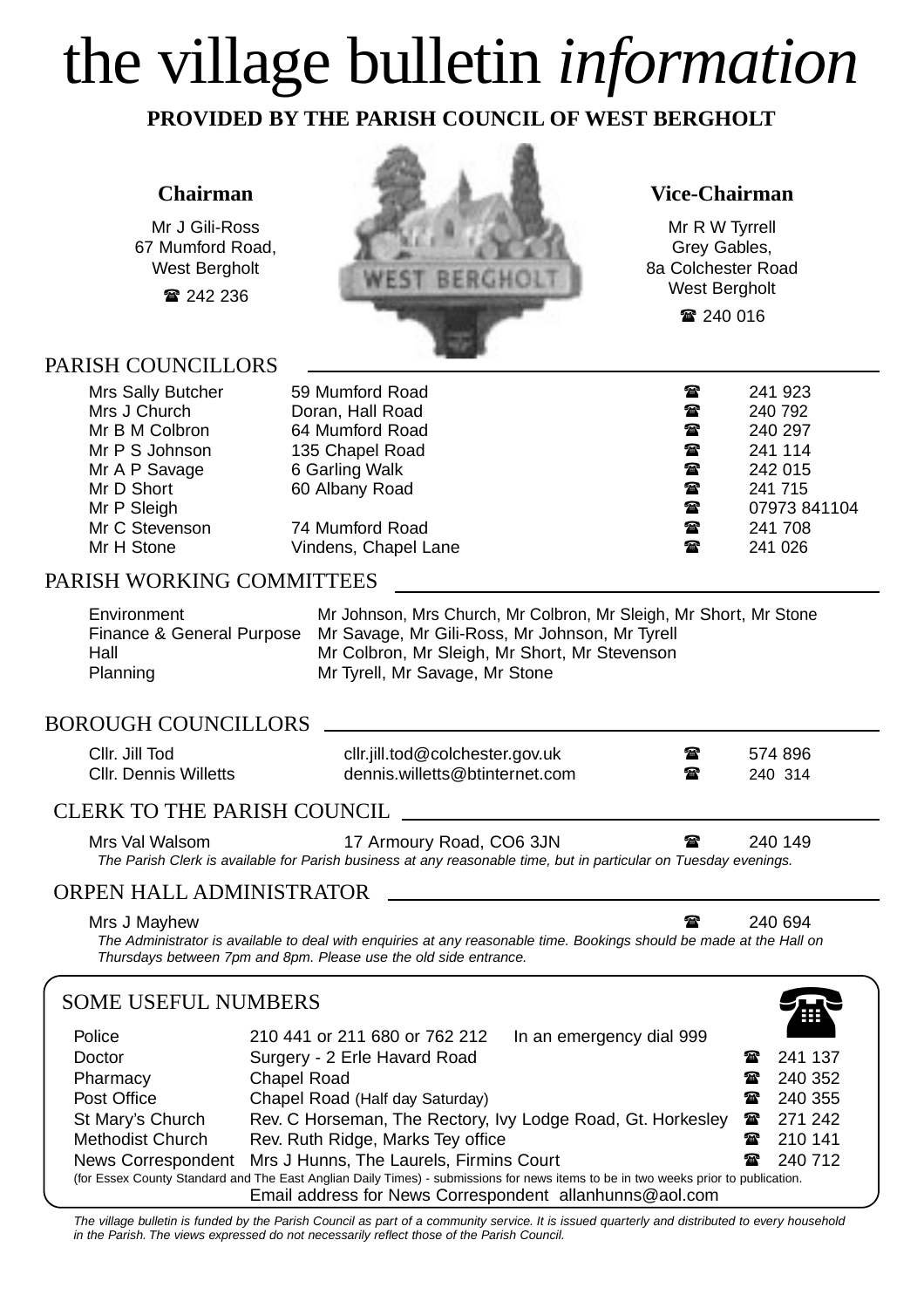# 1st West Bergholt Brownies



During last term we were able to spend many meetings enjoying outside activities.

The main one being our outing to Fingringhoe Wick, where the girls had to use their orienteering skills around a trail together with a scavenger hunt. A good time was had by all and nobody got lost!

At the end of this term the leaders and brownies said a big thank you to Tawny Owl (Lisa Kiernan) who after almost twenty years service with the unit as an Assistant Guider is leaving to spend more time with her family. Some older girls who had been Brownies at the unit, together with present girls, gathered to present her with Guiding gifts and a card. We are sure that Lisa will be available to come along during the coming term to help with badge testing and keep in touch with us all.

Next term it is good to record that we do have two ladies who are completing their Leadership Scheme with the unit. this will ensure that we can give the girls a full Brownie programme in the future

\*\*\*\*\*\*\*\*\*\*\*\*\*

Carol Clarke – Unit Brownie Guider

### **Art for Children**

Jenn Smith, a school teacher and art educator, is offering fun art lessons for Year 5 and Year 6 children (max. 10 children in the group) at the West Bergholt Methodist Church Hall, starting Tuesday, September 16 to October 21. The cost is £35, all supplies included. Please contact *jennywrenarts@googlemail.com* if you are interested. I am away until the end of August, but will reply then to firm up details.

\*\*\*\*\*\*\*\*\*\*\*\*\*

# Jackson School of Dancing

Classes are held during term time in the Orpen Memorial Hall in West Bergholt.They are held every Tuesday evening between 5.15pm and 6.30pm. Pupils start from the age of three years old.

The new term will be restarting 9th September.

*All forms of dance are taught including:*

Ballet – Tap – Gymnastic Dancing – U.T.D. Syllabus

We can also arrange examinations for the students

We also perform an annual dance show for charity

For further details contact

Kate Jackson

48 Berridge Road, Halstead, Essex Telephone: 01787 473607

# Bergholt Heath Youth Football Club



I am pleased to report that our

Under 14 team was promoted to the A League and we all celebrated that feat, along with all of the other achievements of the managers and players, at our Awards Night at Orpen Hall in June.

We are all now working hard in preparation for the next season when we will be fielding teams at Under 10,13,14 and 15. All of the officers have remained in place other than our Child Welfare Officer who is now Tina Maryon. We welcome Tina to the club and I am sure that she is looking forward to attending the many workshops on the subject (even though she knows it already).

In the close season we have been taking part in several tournaments and it is pleasing to report that the Under nine team won the Tiptree Minors five-a-side competition for the second successive season. Fielding two teams they only just failed to end up playing themselves in the final! They also won the seven-a-side competition run by Colchester Villa - the club for whom they had previously played.

The next date for the diary is Sunday 7th September, which is when we will be hosting our Kick-Off Barbecue. So named because it usually coincides with the first League game of the season but this year it is one week before. This is due to the fact that the Stanway Villa pre-season tournament is on the Saturday (6th) instead of the Sunday. Our Under 15 team (as they will be) currently hold the trophy for their age group so let's hope they retain it!!

Hold the date for the barbecue and please try to come along to West Bergholt FC on the Orpen Field. You can obtain further information from your managers or me.

Finally, we are always open to ideas for fund raising or sponsorship so please contact us if you wish to discuss those matters.

Here's to another successful season!

Leslie Wright, Secretary Telephone: 241438

### **Knitting Circle**

Is there a Knitting Circle in West Bergholt?

If not, is anyone interested in joining one?

Please contact Rosemary Milne telelephone 241048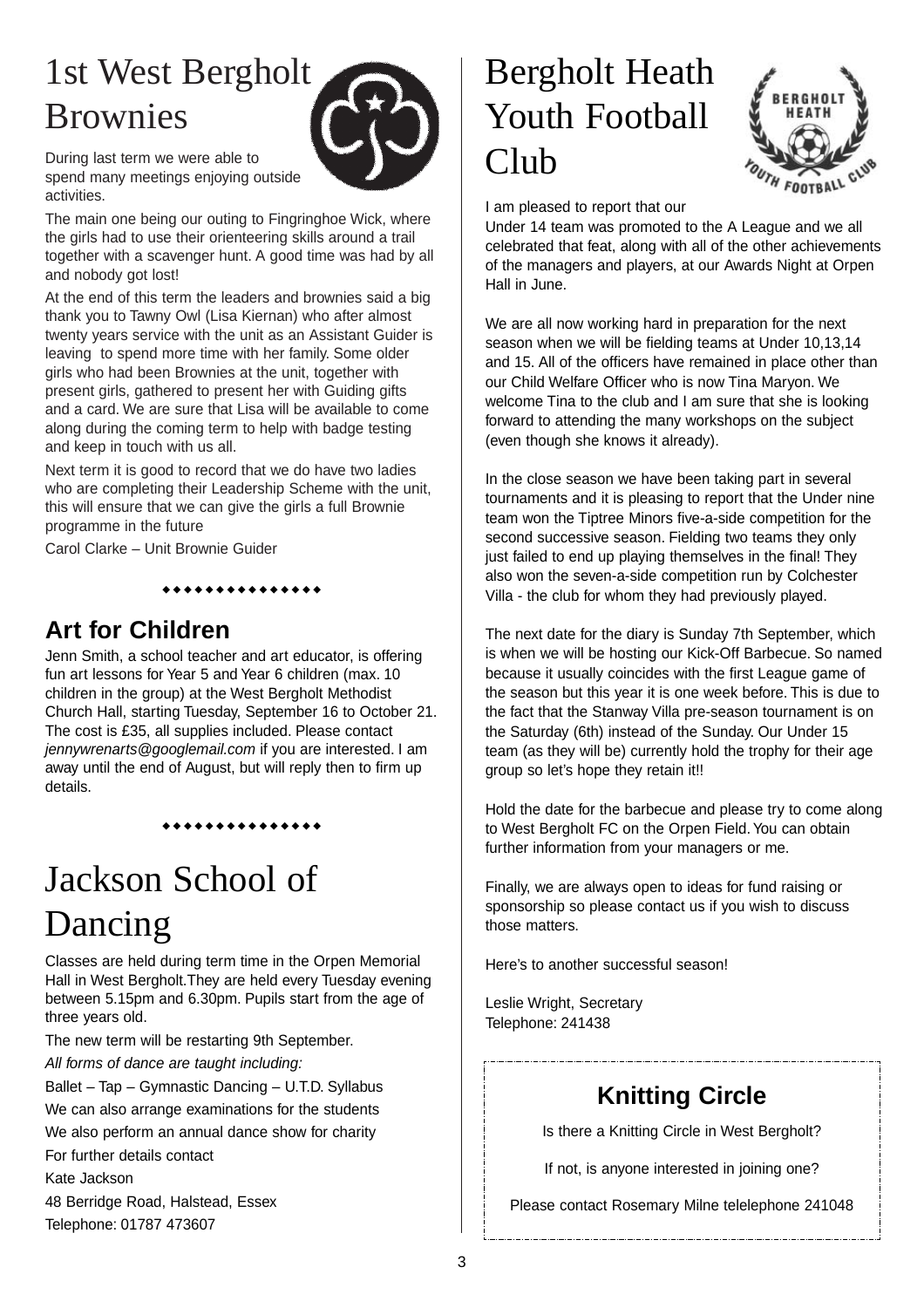# West Bergholt First Responder Group

**DO YOU LIKE GARDENING, WATCHING TV, STAYING IN WITH A GOOD BOOK OR SLEEPING…?**

### **THEN WE NEED YOU!**

The Community First Responders in West Bergholt are in an usual situation for a voluntary organisation. Thanks to the generosity of several local businesses and individuals our bank balance looks very healthy. What we are severally lacking in is people power, which is preventing us from giving 24/7 for the village. In fact our rota is never more than 50% covered.

#### **A Common Misconception**

We think the lack of volunteers can be put down to a misconception that being a First Responder takes up a lot of time. **This isn't true!** Try likening a First Responder to a Lifeboat Volunteer for the RNLI (although a lot less dangerous!). The RNLI volunteers work or live in the vicinity and get on with their everyday lives and commitments but are on hand should there be a 'call out'. A First Responder is just the same as this. There is two days initial training. But once approved you are given the freedom to put yourself on the rota for as little as four hours a month, and when on your shift all you have to do is have access to your car and be prepared to respond to a call should there be a call to a suspected heart or breathing condition. This doesn't mean waiting by the phone unable to get on with your life, you can still be gardening, watching the kids play football, doing the housework, watching the TV or even sleeping whilst being on the rota!

#### **Please think again**

We hope this helps to dispel some of the myths which suggest being a First Responder as time intensive, in fact it is one of the *least time consuming voluntary groups you can join in the village* because unless you get called by the Ambulance Incident Desk you don't actually have to do anything. You can be on shift without even realising it sometimes! We want people to know that being a First Responder *fits around your life in West Bergholt* and would ask you to reconsider if you can join us in our quest to get 24/7 cover.

To have an informal chat please feel free to give Annie Neish a call on 240469 or why not come along to one of our monthly meetings to meet us and find out more about giving something back to West Bergholt.

### **Library Times**

The Mobile Library visits the village *fortnightly on a Tuesday*. For queries about the service telephone Answers Direct 0845 603762

| The stops and times for West Bergholt are: |                 |  |
|--------------------------------------------|-----------------|--|
| Albany Road                                | $13.45 - 14.20$ |  |
| Scout Hut, Lexden Road                     | $14.45 - 15.30$ |  |
| Queens Road                                | $15.35 - 15.55$ |  |
| Chapel Road                                | $16.00 - 16.45$ |  |
|                                            |                 |  |

# Workers' Educational Association

Not long now to our next course – it starts on 23rd September and the subject is 'Music at the Movies'. It explores the way that music has been used to enhance the experience of watching moving pictures from the early silent films to the latest blockbuster. As well as library books, there will be support from the playing of CDs and DVDs. The tutor is Christopher Green whose enthusiast presentation has won plaudits from previous students.

As usual the course runs for ten Tuesday evenings 8pm to 9.40pm at the Methodist Church Hall with its wheel chair access; loop system can be arranged by prior request. Fees are £43 standard, but unfortunately we are no longer allowed to have a reduced concessionary level. However, those on income related benefits or JSA are still entitled to enrol free and those with net income under £15,050 may be able to get financial help.

If you are unsure whether this course is really for you, you are welcome to sample the first evening free. Further information is available from the secretary on 01206 240791.

The 13th January 09 course will be on an entirely different theme, namely Spanish Art and Architecture. Its title is 'Gothic, Goya, Gaudi and more'.

\*\*\*\*\*\*\*\*\*\*\*\*\*

# West Bergholt Women's Institute

Members and invited guests from other W.I.'s enjoyed a wonderful meeting in June when, dressed in our finery including hats, we took part in Ladies Day



at Ascot. Our excellent speaker told us the history of Ascot, judged the best dressed ladies, and amid much laughter and competition encouraged us to choose and race our favourite fillies. We also enjoyed the delicious refreshments arranged by our committee. A really special evening.

July was our outing day. We visited Wrabness with its old church and bell cage before a 'Ploughman's Lunch' served by members of the local W.I. Groups then took a leisurely drive around the Tendring area before visiting Harts Delight Nursery at Lawford for afternoon tea.

We look forward to many more enjoyable meetings – why not come along the 1st Wednesday of each month to the Orpen Hall at 7.15pm.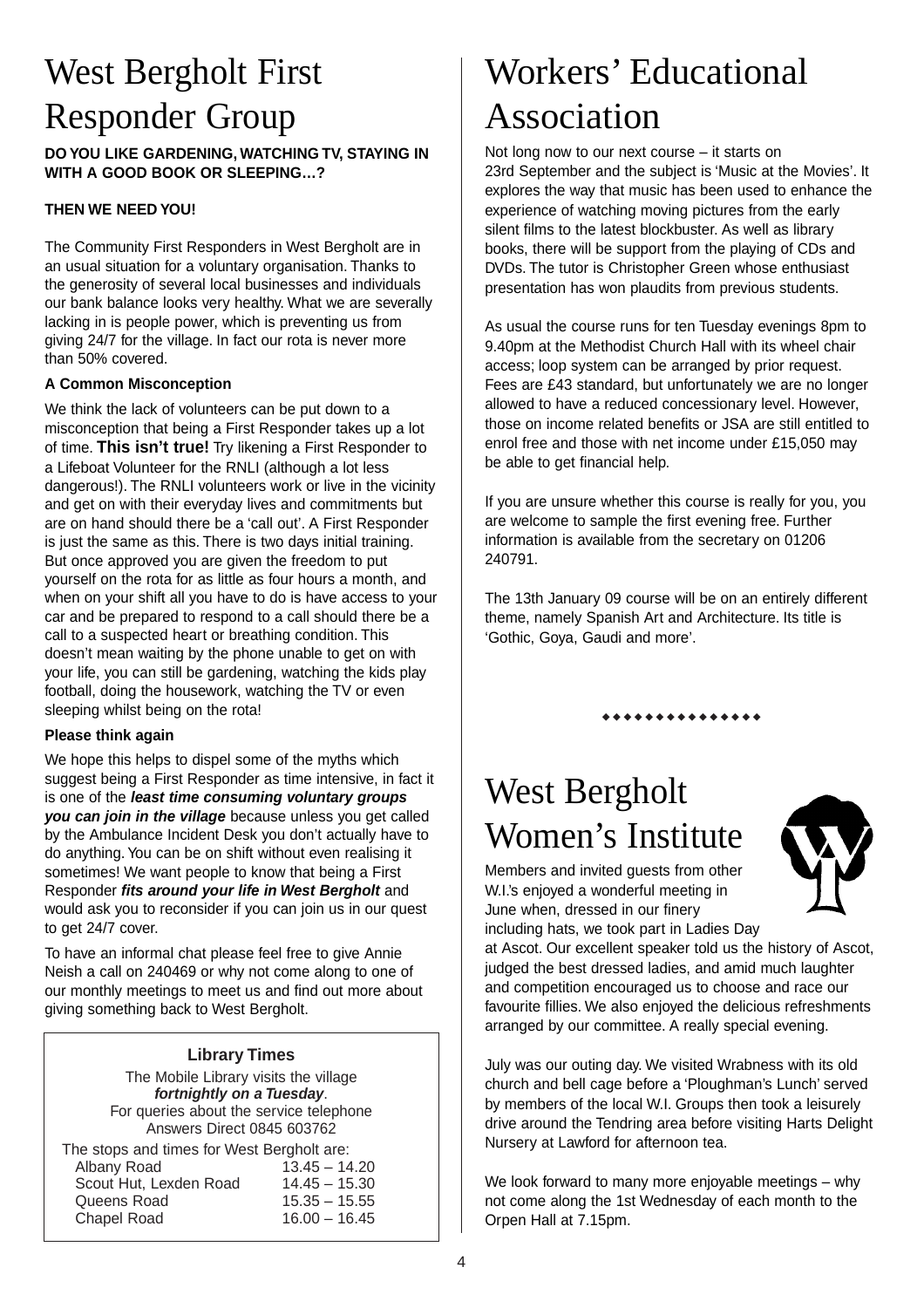# Neighbourhood **Watch**



POLICE NON-EMERGENCY TELEPHONE NUMBER 0300 333 4444

This new number (first reported in the June 08 Bulletin) was introduced by the Essex Police towards the end of last year. The primary purpose of the new number is to take the pressure off the existing Emergency 999 Number, which has become overloaded with non-emergency calls and, all too frequently, hoax calls as well.

There were some initial teething troubles when the new service was first introduced, but the problems are now being ironed out by the Police, who are very keen for the public to make more use of the new number, whenever possible. Your correspondent, from personal experience, can confirm it is now much easier to contact the Essex Police, as they have claimed, using this number.

If there is a crime or serious incident in progress, or a threat to life and property then 999 should still be used. (See Crime Update Item 1). Otherwise use the NON EMERGENCY Number.

#### CRIME UPDATE

In West Bergholt we still enjoy fairly low levels of crime, but we are not crime free. With the arrival of summer the level of petty crime, after a quietish winter, has reappeared. Examples are outlined below:

1. South Lodge in Cooks Hall Lane was the scene of an attempted break-in. The criminal was fortunately disturbed, the Police alerted and the Police Helicopter scrambled.

2. A car was broken into in Earle Harvard Road and the stereo was stolen.

3. A Raleigh Bicycle (unsecured) was stolen from Maltings Park.

4. Two cars went missing from Bourne Road.

5. Horse thieves were operating for several weeks (May/June) in the area, though not reported in West Bergholt. A night attempt was made to steal a pony in Boxted Straight Road, but the animal refused to go into the horsebox. It was found later with bad rope burns. The thieves were seen again a few weeks later in Gt Horkesley, taking photos of ponies. A white car and red van were also seen near the premises

Except for Item 1, when the crime was seen in progress, these are the type of incidents which the Police would like reported using their new non-emergency number. PROBLEM PARKING.

Despite efforts by NW and the Police to discourage it, pavement parking remains an all too common a practice in much of the village. Car owners are urged to think twice before parking in this fashion.

Cars are also being dangerously parked in the access to Albany Road, very close to the Chapel Road junction. This is creating a one-way system for cars entering and leaving the road and could well lead to a bad accident, if the practice is continued.

#### **CONTACTS.**

Emergency Police Number 999.

Non-Emergency Police Number 0330 333 444 To Contact the Community Police Team at Copford use the non-emergency number or ring 01206 210441. Neighbourhood Watch Co-ordinator 01206 240995/241716. Colchester Crime Reduction Officer 01206 717624 Crime Stoppers 0800555111.

\*\*\*\*\*\*\*\*\*\*\*\*\*

### **EXHIBITIONS AT CUCKOO FARM STUDIOS**

Boxted Road, Colchester CO4 5HH *www.cuckoofarmstudios.org.uk*

September 13/14 Open Studios

| September |  |
|-----------|--|
| October   |  |
| November  |  |

20/21 and 27/28 Linda Theophilus  $11/12$  and  $18/19$  Brenda Jones 1/2 and 8/9 Tracey Johnson

### \*\*\*\*\*\*\*\*\*\*\*\*\*

# West Bergholt Bobbin Lace Class

The bobbin lace class at St Mary's continued over the summer. The students continued with a diverse range of pieces. Some have continued working on pieces of Torchon and Bedfordshire laces.



Flanders lace, as illustrated in this picture, is also made in the class. It is a fine Belgian lace suitable for a lace maker who is already

experienced in other types of lace.

Another student has been working on an attractive bell motif, which is much quicker and more straightforward to make. The finished piece is suitable for putting onto cards or small gifts.



The classes take place during term time from 1pm until 3pm. They will resume on 15th September 2008. The cost is £65 for a course of ten lessons. Please contact me if you would like to join us. I can teach the following English laces: torchon, basic Bedfordshire or Buckinghamshire laces. I can also teach the following Belgian laces: Bruges flower lace, Flanders and Binche lace.

Carol Maxwell, telephone: 0771 2648468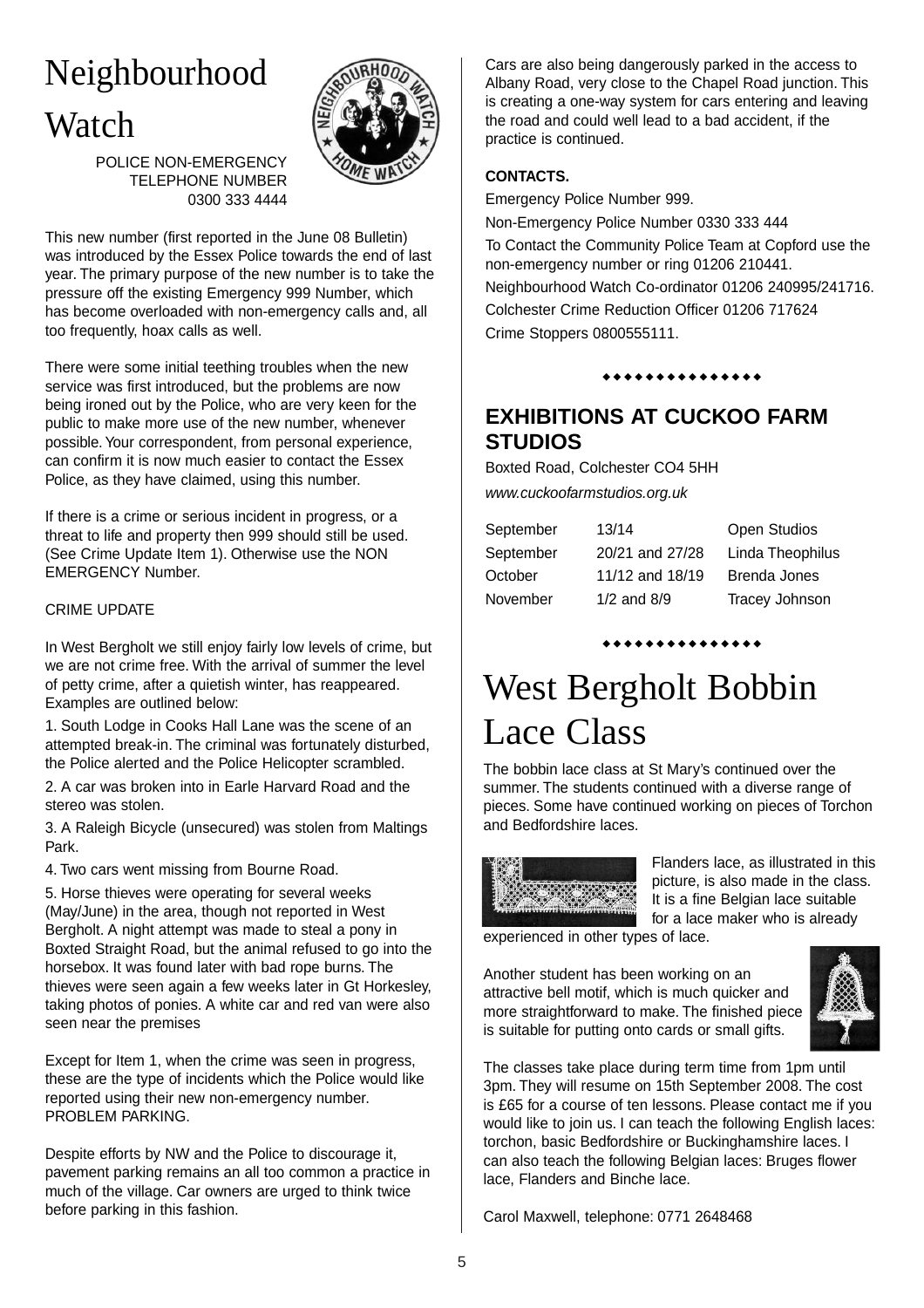# Methodist Church News

Christian Aid Week in May was another success for West Bergholt. £2,245.48 was raised by door-to-door collections and a Hunger Lunch with Traidcraft goods on sale. Many people Gift Aided their donations which will also add to our total.

In June we supported the Village Fayre at Heathlands School on the Saturday and celebrated our Church Anniversary the following day.

The Women's Fellowship which had decided to close has, with the encouragement from our minister Rev. Ruth Ridge, been re-opened on a monthly basis. The next meeting will be on Wednesday 17th September at 2.30pm, to which all ladies are most welcome.

We look forward to our Harvest Festival on Sunday 21st September at 11.00am with Rev. Ruth Ridge. We shall be decorating the church from 9.30am on Saturday 20th and any gifts of produce and flowers would be appreciated. We distribute harvest gifts around the village and to the Colchester Women's Refuge and Night Shelter.

The Wesley Guild holds its A.G.M. on Friday September 26th at 7.30pm. This is our last meeting for this year, we commence again in March 2009.

### **QUIZ NIGHT**

Saturday October 4th at 7.00pm in the Methodist Church Hall. Teams of four at £16.00 per team. Book your table by telephoning Judith on 01206 241969.

Make a note in you diary as we are limited on numbers and tables are booked quickly.

\*\*\*\*\*\*\*\*\*\*\*\*\*

# West Bergholt Concert Band **Lottery 'win' for the Band!**



As always the band's summer term was

a busy one, with three concerts in three months, including our Summer of '78 concerts. These proved to be great fun for everyone involved, and we received some wonderful feedback – "Once again thanks for another brilliant night of great music. It's nice to see the same faces are still with you, particularly the younger musicians. Good music is, fortunately, still with us, thanks mainly to people, like yourselves, who keep the flag flying, and for that I'm grateful. Once again, every number was a winner."

After all that exertion, the summer break is always a welcome chance for the band's social side to surface. It's always been an important part of the band, and with so many friends made by joining the band, our summer barbecue is always a great chance to catch up and let our hair down. Our next concert is also as much a social event as a concert…we'll be playing some of our favourite pieces for the band's friends and family, and then putting our

instruments down to celebrate our 30th with a birthday party at Stoke By Nayland Golf Club.

We're also celebrating a lottery "win"…having seen the band through it's first 30 years, our antique stands and drum kit are finally being put out to pasture, courtesy of an Awards For All lottery grant. The band's drummer no longer has to worry about bits falling off the drum kit if she hits it too hard, and there'll be no more getting to band early to get a music stand that actually works! The award is also recognition of all the work the band has been doing with local schools to promote music, so we're very excited about it, and looking forward to using all this new equipment for the next 30 years.

September is a great time to join the band, particularly as we look to replace those members that have gone to University. If you are interested in playing, or know someone who is, either visit us at Heathlands on any termtime Friday evening, have a look at our website, or phone Graham on 824157. We also have an "Open Rehearsal" on Friday 19th September where lots of other first-timers will be giving the band a try, so come along and see us then.

Everything you need to know about the band (including how to join, concert tickets, details and directions) can be found on our website (www.wbcb.org).

On a personal note…the band's newest member, James Robert Wilson was born exactly two weeks after our last concert…I'm informed he looks like a Trombonist already!

#### \*\*\*\*\*\*\*\*\*\*\*\*\*



# Royal British Legion

The Gt and Lt Horkesley branch, that incorporates personnel from West Bergholt, has scored another record by having the youngest Standard Bearer in the County.

Simon Smith (from West Bergholt) at only 18 paraded our Standard at the 'Veterans Day' parade on 27th June. More importantly he joined a 'muster' of over eighteen other branches of the Royal British Legion at Hatfield Peveral, on a parade headed by the regimental band of the Parachute Regiment.

For further information of our branch, or to join the RBL, please contact the Branch Secretary, Mr Roger Drury, (271454) or Hugh Brivent-Barnes (243717) who lives in West Bergholt.

### \*\*\*\*\*\*\*\*\*\*\*\*\*

### **BULLETIN QUIZ**

The quiz, which was held last month, was a great success. Fifteen teams took part with very competitive competion between them. The team which took the laurals was from the Parish Plan. Members of team were Jenny Church, Victoria Power, Gunter Klaphake and David Short. Congratulations to the winners and to all teams that took part.

The proceeds, of over £300, will be donated to the First Responders.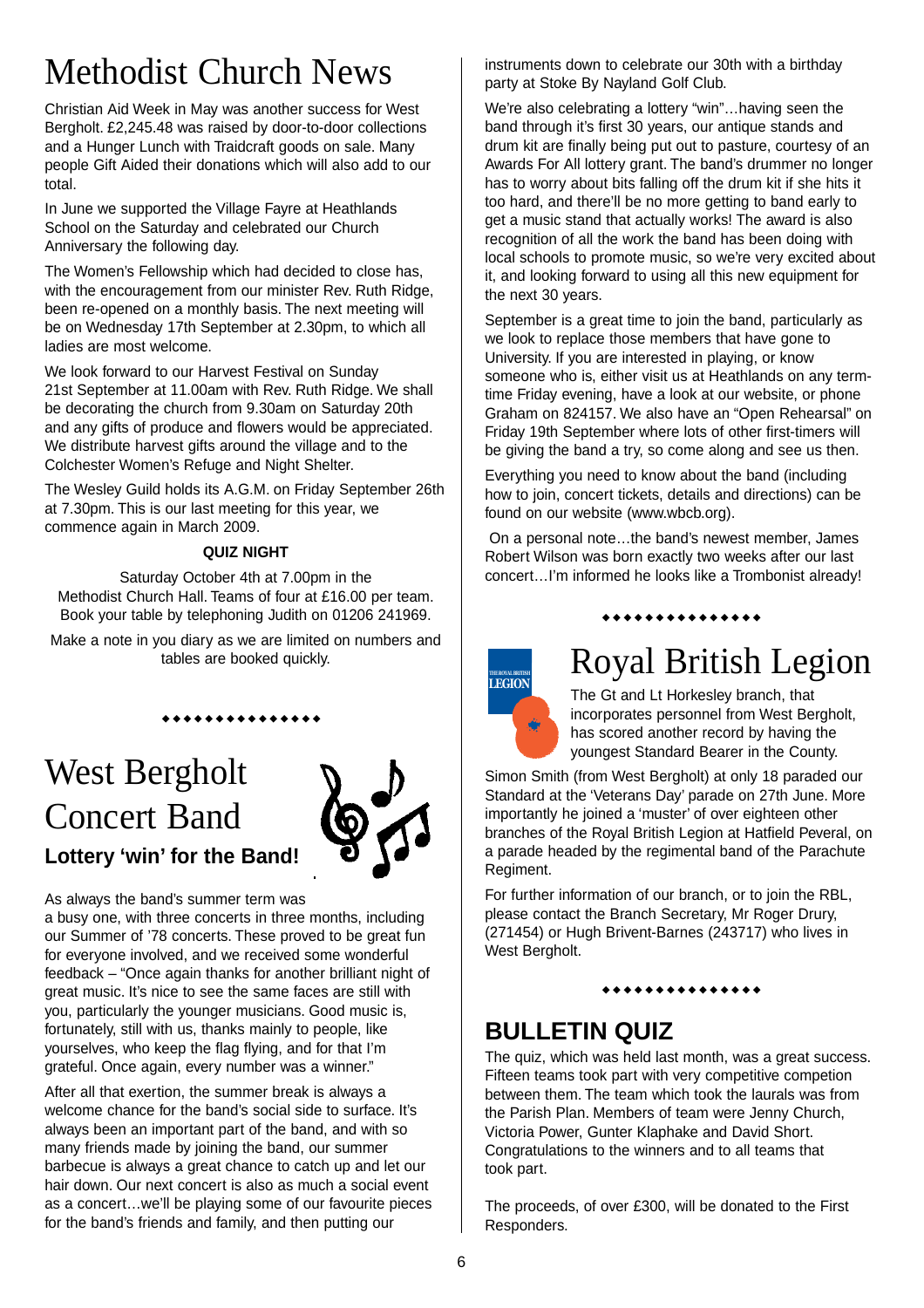## **Plundering the sign**

After a long evening and a slow journey back, the BKV sign is now in the village where it belongs! Pictured is Harry Stone manfully starting to dig up the foundations on Theydon Bois (where I grew up!) village green.

We weren't expecting a reception from the local Parish Council but could have done with one. What had been described to Harry as "wedges" holding in the sign post, turned out to be a large number of sizable pieces of wood, comprehensively anchoring the post within a concreteenforced metal collar about 3-4 feet deep!

Egged on by local children and in full view of the busiest road in the village, we spent the best part of an hour ineffectually chipping away at the wedges. Eventually we sent for the cavalry, and Harry summoned the Theydon Bois planning committee from their meeting. We now had six of us, and eventually the pieces of wood were extracted and the sign freed from its moorings.

The sign and post must be about 10 foot in length, and stuck out of the back of the transit van by about 2 ? feet. We decided not to use the A12 on the way back, fearful of the consequences of losing the sign and post amongst the busy traffic, and took a local route home. We need not have worried: the post and sign are sufficiently weighty not to move around in the van, but we weren't to know.

If we don't win next year, I suggest we make arrangements for the sign and post to be taken down before the next winners take possession!

#### Chris Stevenson





# West Bergholt Indoor Bowls Club



The summer season got off to a 'good start' with Paul Leach, Eileen Brown, Nora Bates and Jan Lumb gaining the runners-up cup in the Highwoods Charity Match in April.

Barbara Davis and George Coppin got as far as the semifinals in the Wimbish Charity Match, and Paul Leach, Eileen Brown, Jan Lumb and George Coppin got to the semi-finals in the Nayland Charity Match. Well done to you all.

The clubs' own Charity Match took place in July at the Orpen Hall, with 16 members taking part. The winners were Barbara Davis, Greta Leatherdale and Beryl Conway. A donation to a charity will be given later in the year.

Two teams entered for the Bulletin Quiz and one team, Bruce and Mary Fulford and Pat and Bett McCarthy came 3rd. Well done to you four.

The Bowls Club had a tombola stall and bowls at the School Fete. The bowls proving quite popular. A donation was given to the school. At least the weather was a little better this year.

The Bowls Club welcomes new members at the Orpen Hall at 7.15pm on Thursday and Sunday evenings. Beginners welcome. Telephone 240824 for further information.

*Chris Stevenson holding on with one hand*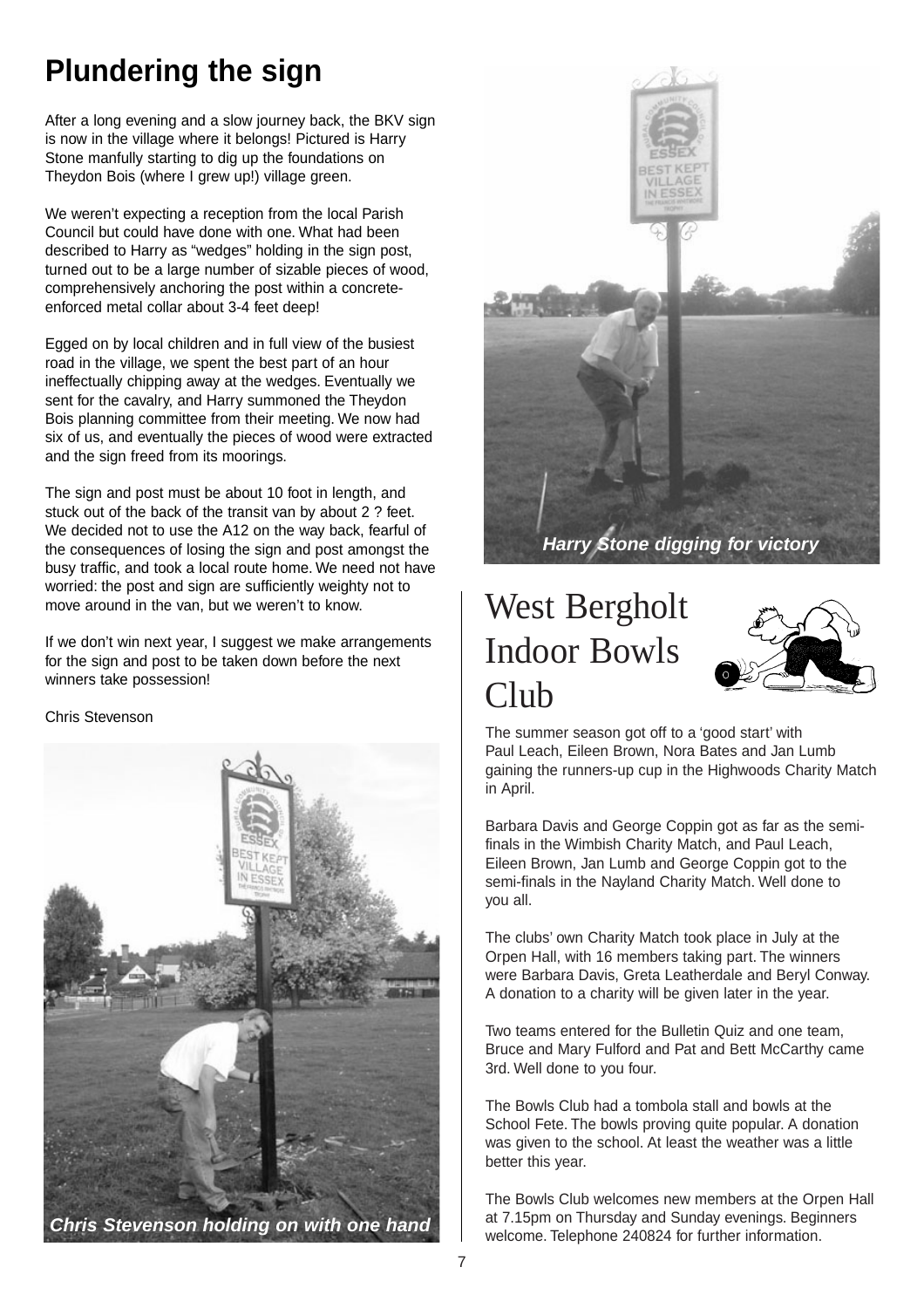# 1st West Bergholt Guides



This term seems to have gone very quickly. On the 1st May we invited the Bows 'n' Belles along to show us how to

clog dance. We had a brilliant time and all of us joined in. I hope that they will be able to come along again as I know the Guides would like to learn more dances.

On the 8th May the West Bergholt First Responders came along to our meeting and went through how they react to a callout and showed the guides various first response skills including how to use a defibrillator and the resuscitation dummies. This went so well we now have 10 Guides taking their First Aid badge.

We joined with the rest of our District in the Handicraft Show, which was held at the Orpen Hall on 10th May. We entered a tactile book which covered the story of a new Guide called Katie and all the things she likes to do in Guiding including walking her dog, pond dipping and camping. The Guides also entered many other craft items.

All of the Guides are working on various Go For Its including Chocolate, Parties, Showtime and Lights, Camera, Action. These we hope to finish next term.

St. Mary's Church held a special service for Girlguiding on 18th May. We had an excellent turn out of Rainbows, Brownies and Guides and the service covered all aspects of Guiding. It was very interesting and all of us took part in the service.

As mentioned in the last bulletin we held a competition in our unit to design a mascot to go on our newsletter. The winner was Felicity Hallam who drew a very good picture of Katie the Guide we illustrated in our tactile book. Our newsletter is going well with all the Guides writing pieces for it.

We held a joint evening with 1st and 3rd West Bergholt Brownies and played games outside followed by singing campfire songs inside. We finished the evening with enrolments both in Brownies and Guides.

With it getting close to the end of term we did some cooking outside, including us baking 24 sponges in a cardboard box in less than eight minutes! They were very light and fluffy!

We finished the term by taking the Guides to the swimming pool in Colchester. We held our first enrolment in the pool which went very well followed by tea at MacDonald's.

We have just returned from camp at Belchamps Scout Centre in Hockley. There were 31 in total, 11 Guides from West Bergholt and 12 Guides from Myland. We had a fantastic time learning how to be secret agents as our theme this year was James Bond. The Guides took part in many activities including climbing a 40ft pole, standing on

the ledge at the top and then jumping off to get down, all harnessed of course! They also took part in climbing, swimming, adventure playground and a splash pool. We only had a few Guides who had camped before but everyone worked well together, learning how to cook on open fires and sleeping in tents. We enrolled seven Guides from West Bergholt, four Guides from Myland and Jacqueline Newman and Katie Griffiths made their promises as leaders all around a camp fire on 29th July.

\*\*\*\*\*\*\*\*\*\*\*\*\*

Sandra Gates, Guides Guider

West Bergholt Gardners' Association



Although our season of Orpen

Hall meetings ended in May, we have been active in the summer months quite apart from actual gardening! An evening visit on June 9th to "Growing Together" nurseries at Layer Marney was well supported, and after a wander round, Patrick Cadman gave a practical demonstration of the cultivation and care of a variety of plants and shrubs. On Tuesday, June 17th a 50-strong party travelled by Kings Coaches to Sissinghurst Castle and Gardens in Kent, a highly popular National Trust attraction. Fortunately, earlier damp and miserable weather had given way to warm sunshine and we were able to explore in comfort. Altogether a very enjoyable day out. Finally in June we entered a team in the Village Quiz and although we didn't feature amongst the winners we enjoyed an entertaining evening.

On July 21st, Joe Firmin led a party of a couple of dozen from the old church and into Hillhouse Wood for an evening's walk peppered with Joe's amusing and informative comments throughout. This ancient wood, now owned by the Woodland Trust, is almost unique in the variety of flora and fauna found there, and is a credit to the Friends of Hillhouse Wood, who do so much work in maintaining this special part of our heritage. Which brings us to August, when we shall be holding a Garden Gettogether at Betty Sleigh's house.

On September 15th we start our autumn season when Margaret Willis will present "Bedding plants - their history and uses", followed by the Annual General Meeting. On October 20th, "Your gardening questions" will be answered by Steve Canham and on November 17th Matthew Tanton Brown will talk on "Companion planting".

These meetings at Orpen Hall all start at 7.30pm on the third Monday of the month, and new members or visitors are always made welcome. Our December meeting takes the form of a pre-Christmas social evening for members.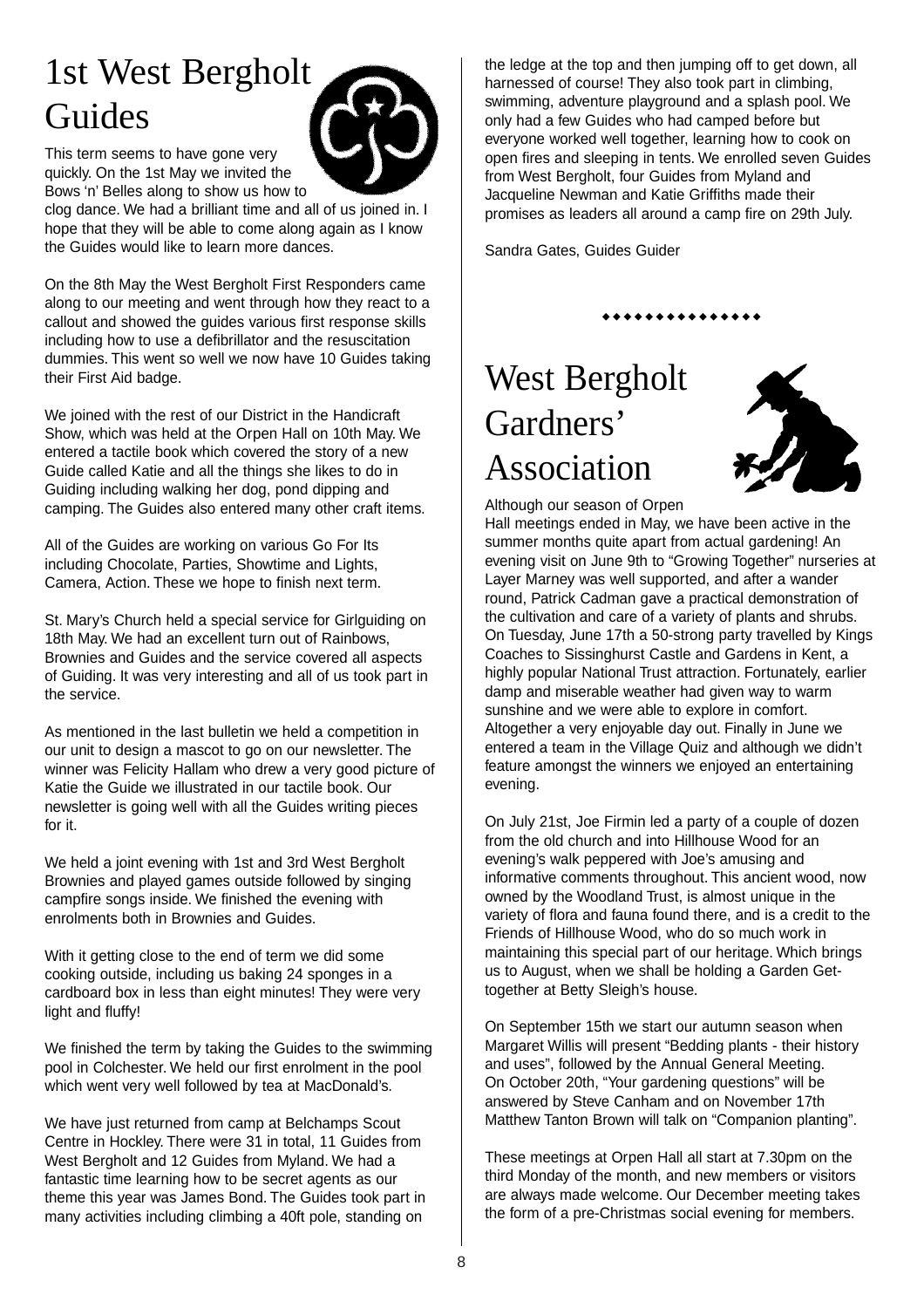# Heathlands School Parent Teacher Association

### **WEST BERGHOLT GRAND FIREWORKS DISPLAY**

We are pleased to announce arrangements for this year's grand fireworks display, presented at Heathlands Primary School, West Bergholt, on Saturday 3rd November.

We have planned a spectacular show with the award winning Fully Fused Fireworks display team promising yet again to put on a dazzling spectacle for all the family. We promise a great night out for all, with a top quality entertainment package, new stalls and wide variety of food and drink.

Tickets/Programmes now on sale priced £2.75 pre-purchased from local village shops or £3.50 on the night Children under three FREE Ticket reservations – telephone 01206-240288 Gates open 5.30pm – Fireworks from 7.00pm Barbecue and hot drinks available

This highly popular event is now in its 14th year and has become a key highlight in the West Bergholt village calendar, attracting families from a wide area. It is organised by the Heathlands School Parent Teacher Association and is the main fundraiser for the school, providing essential funds for much-needed equipment.

For press information contact Elaine McLaren, chairman of the Heathlands School PTA Fireworks Committee on 01206-844300.

Heathlands C of E Primary School, New Church Road, West Bergholt, Colchester, Telephone 01206-240288

### **PHOTO OPPORTUNITY**

*Pre-publicity* – A photographer is invited to take a picture of young children getting in the mood for bonfire night, with their glow-in-the-dark wands, etc. We have in the past had a 'Safer at School' theme which highlighted the dangers of fireworks.

Just call Elaine McLaren on 01206-844300 and she will arrange for a group of young children to be available for pictures in a garden in the Braiswick area of Colchester at a suitably convenient time.

*Diary Picture* – a photographer is invited to cover the fireworks display on the night

# West Bergholt Football Club



Once again we look forward to the start of a new season, and hope to surpass last season's achievements, although

given last seasons successes this may prove difficult.

We start this season with a slightly rearranged management team, Kevin Ketley will continue to be team manager, but will be assisted by Gary Wood who has joined us from Dedham F.C. We have unfortunately lost the services of last seasons successful Reserve team manager Kevin Mather, but have been extremely lucky to secure a more than able replacement in the experienced ex-Stanway Rovers manager, Jimmy McIntyre, who has played for us in the past. The ladies team will be temporarily managed by Mark Cutter in the absence of Noel Gambling who is off for a tour of duty in Iraq. We wish him a safe passage.

Fund raising for our new building continues, and we are still looking for someone to co-ordinate the grant applications for which we are eligible.

Training sessions and friendly matches have already commenced for the senior sides and Junior football coaching sessions will be re-commencing, so get in early, as they have proved very popular in the past.

Your support on and off the field is much appreciated, and new players, male and female are always welcome. Keep in touch with events on the website *www.westbergholtfc.co.uk*.

M.R.Bell, Chairman.

### \*\*\*\*\*\*\*\*\*\*\*\*\*

### **EDITORS KORNER**

The *West Bergholt Village Bulletin* also appears on the village web site during the month of publication.

Any suggestions from readers will be considered by the Editorial team at their next committee meeting. If approved changes will appear in future editions of the Bulletin.

There is an alteration to the e.mail address for contributions. The new address is *bernardcolbron@btinternet.com*

the old address will no longer be available.

### **Bulletin contacts:**

*Editor:* Bernard Colbron 240297

*Advertising:* Susan Swan 242319

*Contributions:* contact any member of the editorial team.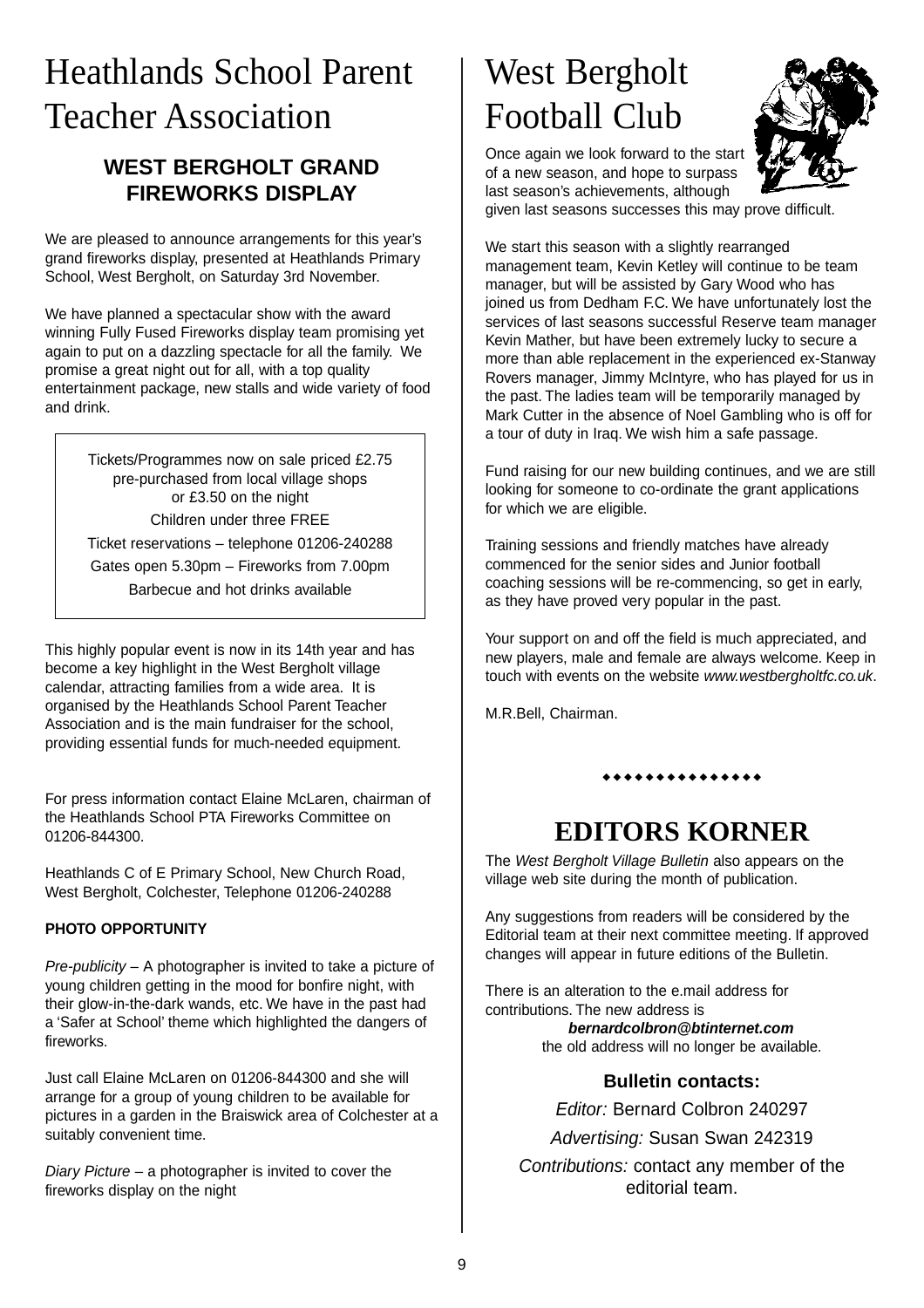### **Letter From Australia**

I have recently discovered the West Bergholt Web site and have been reading it with very great interest. I lived in West Bergholt from 1938 until 1968 (with a couple of breaks), and have had great enjoyment in re-visiting so many of my old haunts on my computer. Many of the names in your Bulletin ring very loud bells with me, and I would love to know what has happened to all the people I knew back then.

We have downloaded a map, and it is all coming back to me. I lived in White Hart Lane as a child with my parents, William and Kathleen Prior, my two brothers, Ian and John, and my sister Jean. My father used to coach cricket and also was an umpire for ages. My mother used to run the Library on Thursdays, using the little room upstairs on the right as you go into the Orpen Hall. I used to help her deliver books to people who found it hard to get there. After my mother retired, Mrs. Eldridge who had previously been the district nurse ran the library. After I married we bought a house, "Heathfield", in Queens Road. It may interest you to know that my second son, lain, was delivered there by Anne Adu, district nurse, and mother of Sade the singer (Smooth Operator etc. etc.) We were good friends, and my daughter Kath, went to primary school in Bergholt with Sade.

I am enclosing a photo of a group of villagers who performed at Gracie's concert party for many years. Front left to right Barney Leatherdale, Crissie Farthing, Shirley (Wig) Warren, Isabel Prior (Me). Next row. John Prior (my brother), don't remember, John Gage, Colin Nice, don't remember, John Bailey, Mary Farthing and Pat Bailey. Back row Jean Fullbrook, Grace Gage, Daphne Baker (possibly in Australia). Gracie was Mrs Grace Gage and she was very good at coaching us all, and making our costumes. We used to perform sketches, sing songs, all sorts of things, giving concerts in the Orpen Hall, and travelling around to neighbouring villages in a hired bus to raise money for charity. We always played to packed audiences, as entertainment was not as easily come by as it is today. I am sure that there are folk still in the village who will recognise themselves in the photo. We were taught to dance by Jean Fullbrook, who was very talented herself. Our pianist was Dorothy Grey, and we used to practice in Gracie's house, down a small lane before you got to Greta Claydon's shop and Post Office.

The Claydons also lived down White Hart Lane, and Stan Claydon the Baker used to deliver fresh bread to us. Lovely big loaves with crispy crusts. When I got to high school and went into Colchester on Heaths buses (Old Bedfords), I used to pick the bread up from the bakery on the way home, cutting through the field at the back of the bakery. The crust had always been nibbled (by me!) by the time I got it home.

The lane to the bakery was curved and also led to the blacksmith's shop, and I am reasonably sure his name was Smith. We children used to spend hours watching the farm horses get hot shod. I can still smell the singeing hooves as he pressed the hot shoe on. He used to let us pump the

forge. The lane came out next to the pond, which, I think, you have just cleaned up. There was another Claydon, (Eric I think), living in the house on the corner of the little lane and White Hart Lane. The farm across the road from the pond belonged to Mr. Hadley. His son, Ernie who married my friend Mary Digby, (from the shop in Chapel Road), was still living in a new (then) estate the other end of the village when I left. We used to get jugs of milk from Mr. Hadley, and in winter we'd slide on his pond, (in Hall Road). I remember Mr. Pettican's shoe repair shop, and Mr. Cardy and his veggie cart. My father used to gather up any manure for his garden.

The woods past the old church (now Highwoods) didn't have any name that I knew then, but they did have a big barn at the entrance, that we all called Hangman's barn. What the reason was, was before my time, but we were all scared to go near there! On the lane to the woods there used to be a little piggery, and we would always stop to have a word with the big sows. There were bigger, better piggeries further on past the old church, but we liked those ones best.

The school used to have an entrance on Lexden Road, and there was an alleyway opposite that led across the fields to the old church. Further along the Lexden Road was a road, (Cooks Hall?), that led to two woods, one either side of the road. The one on the right was rumoured to have a nudist

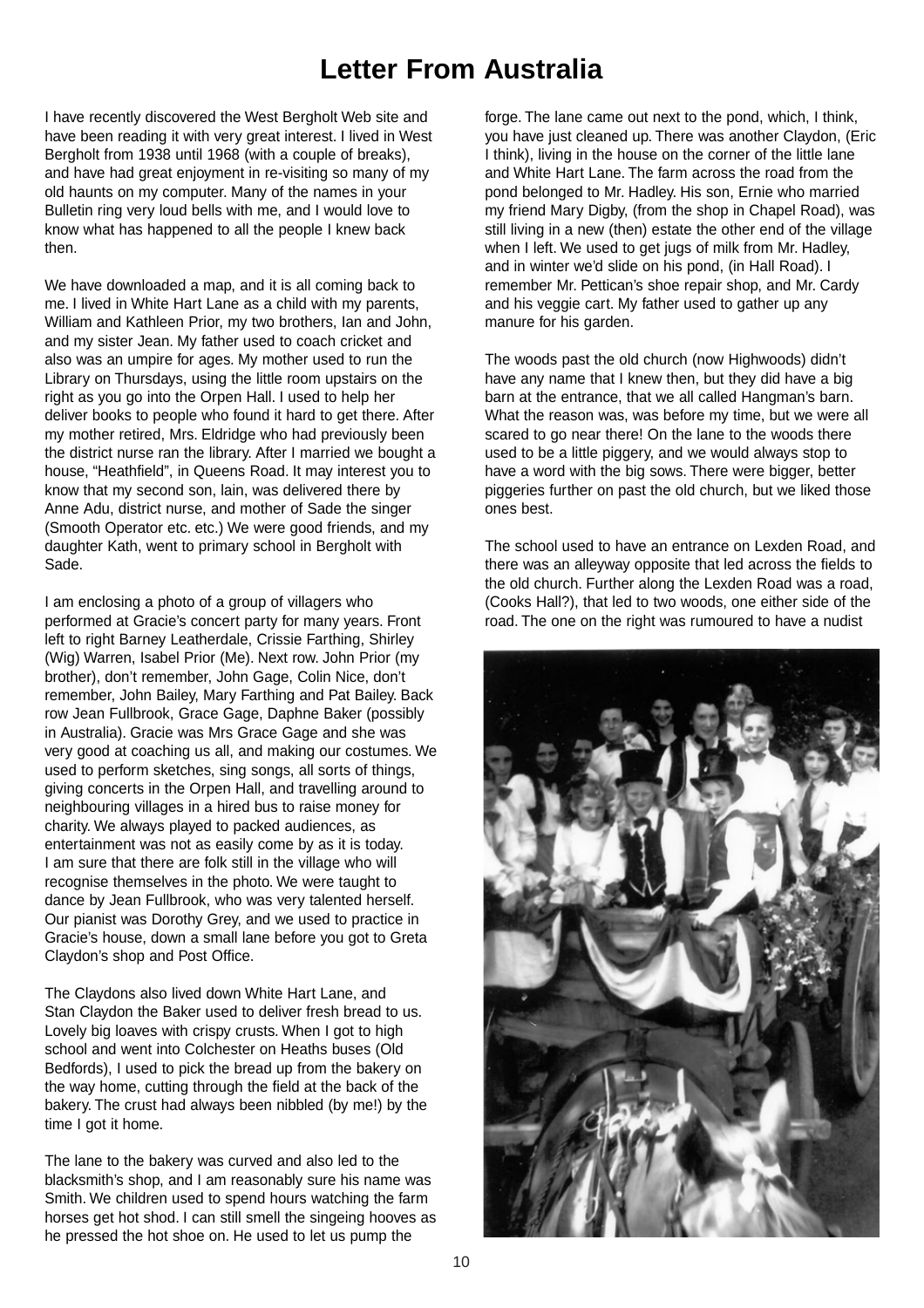colony (Brrrr), and we used to lurk there a bit! Never saw a nudist though! The other wood used to be full of bluebells then, but we weren't encouraged to pick them as they used to die on the way home, clutched on our little hands.

Past the White Hart up the Horksley Road we went by Blakers Chase, (now Scarletts!), and we'd go for walks and bike rides way up the road to Piggy Lane (no Pigs there), and out on to the Nayland Road. A long walk but we did it a lot! There was an Old Folks home on the corner of Piggy Lane, and up the other road were more woods where we got blackberries.



A Women's Institute outing probably around 1948. I only know a few ladies. Mrs. Darville front right and her daughter Jean next to her. Next but one, Kathleen Prior (My mother). Left front Mrs. Whisby.

In one of your Bulletins I saw a photo of a Marlene Smith. She was receiving a table tennis award. I believe she may be the sister of Fredina Potter (nee Fisher) who was my best friend for ages while we were growing up. I'd love to know what happened to Freddy, so hopefully Marlene might read this if it at all possible.

I do hope you are not totally bored by my outpourings but it's like connecting with my past. Very nostalgic. I remember heaps more, but will give you a break. We are all very happy in Australia, but you never completely cut your ties with home, do you? I look forward with interest to your further Bulletins and hope you may find space to mention my letter. Any more correspondence will be by e.mail, as I don't think I have any more photos.

Yours sincerely, Isabel Wallace (nee Prior) 11R Old Gilgandra Road, Brocklehurst, N.S.W. 2830, Australia

### **EDITOR'S NOTE**

Jon Lander's article on page 17 coincides nicely with the timely arrival of this letter. It is an excellent example of a benefit of the world wide web (WWW). Personally, I found it very interesting and am looking forward to Isabel's next installment.

The local History Group has a considerable stash of donated photographs and written recollections would be a welcome addition. As can be seen here, they do not have to be complete or even one hundred per cent accurate. If they are shared, someone else may be able to fill in the blanks or add more information. Did reading this letter prompt your memories? If so, please let us record them for posterity. Perhaps you don't feel able to write them down but if you are willing to tell. I am sure I would be able to arrange for a 'volunteer' to record them!

Also is anyone willing to 'own up' to being in Isobel's photographs, or can you fill in any missing names?

Bernard - 240297

# Colne Valley Flower Club



It was a very pleasant evening on 16th July when Christine Jeffery

opened her garden for the members meeting. The evening was very well attended and was an enormous success. Proceeds from this will go to our charity for this year, Acorn Village.

On September 17th Mary Griffiths from Mildenhall will be coming to present her flowers under the title of 'Memories'

Our October meeting sees the return of Alan Smith from Ipswich, who was part of the team that exhibited at Chelsea Flower Show for NAFAS in 2007, and his title is 'Autumn Glow'

Visitors are always welcome to our meetings.

Pat Sharman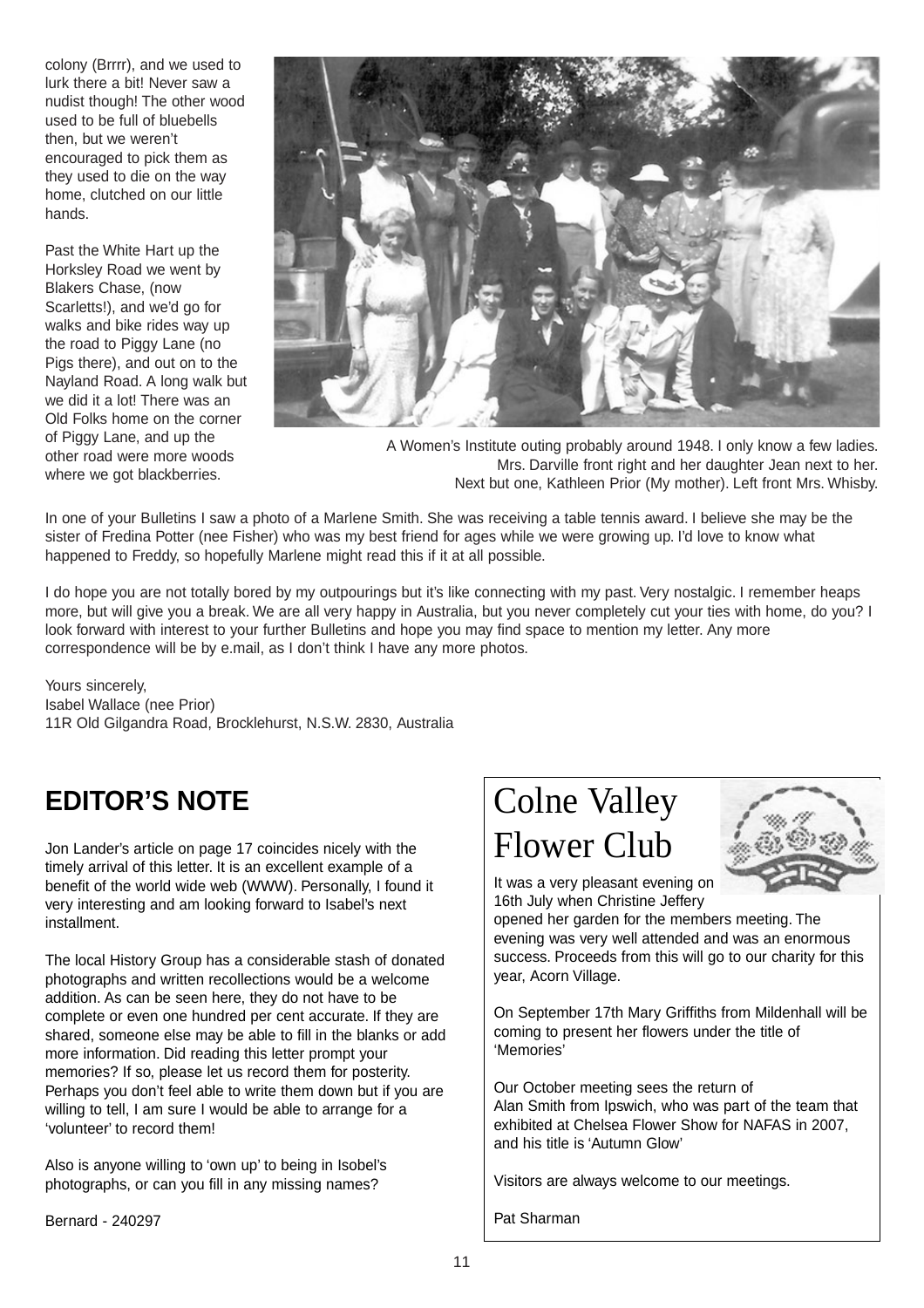## **The Big Tidy Up**

As part of our annual spring clean volunteers and keen litter pickers! I am inviting you all to take part in Keep Britain Tidy's first national tidy up campaign. The Big Tidy Up. http:*//www.thebigtidyup.org/* If you are



planning on organising a clean up In September, take advantage of the help and support ENCAMS (Keep Britain Tidy) can offer you. *http://www.encams.org/home/* 

Whats it all about? Fed up with litter in your

neighbourhood? Like to make your area a better place to live? Well now's your big chance. Keep Britain Tidy is launching England's biggest ever litter tidy up. Find out more about ENCAMS (Keep Britain Tidy) latest campaign and to organise your own Tidy Up.

When will it take place? The Campaign will launch on 1st September 2008 with events linking to World Clean Up weekend taking place later in the month. You are being encouraged to run your own tidy up in September, however tidy ups can happen throughout the year so you can take part in a Big Tidy Up whenever you choose.

### **Who can take part?**

Whether you are an individual wanting to clean up a local grot spot or part of a larger group looking for a team challenge to help get your local area clean - The Big Tidy Up is for you. People coming together from all areas of the community to make England tidy. Including

> Local residents Uniformed Groups Businesses Schools Church Groups

But - Everyone's welcome and anyone can take part. It's a great chance to get together, have some fun and make a real difference to your local community

#### **How to register**

Simply visit the Big Tidy Up website

*http://www.thebigtidyup.org/* and register your interest online. Once registered you will receive a Big Tidy Up kit with posters, stickers, tabard bibs and badges, together with some top tips and guidance on carrying out your tidy up safely. Also included are details of competitions and information on other organisations that may be of use to you.

By registering online, you will also create an online profile page where you can advertise your tidy up and encourage others to join if you wish. Make sure you update your profile after the event to let everyone know how your tidy up went and how much you collected! As per our usual arrangements you can arrange to borrow equipment if necessary for your own tidy up.

Please feel free to call me for further details

Jolene Rogers, Street Care Development Officer Colchester Borough Council, PO Box 331, Town Hall , Colchester CO1 1GL

Telephone 01206 282727 - *www.visitcolchester.com www.colchester.gov.uk*

To find out more about how we work, visit *www.colchesterforpeople.co.uk*

# **B**ergholt **Y**outh **G**roup

In the June edition of the Village Bulletin we reported on the progress in the setting up of a group to promote the interests of young people in the village. Since then a questionnaire on the issue has generated responses from about forty youngsters, mainly from Year 6 at Heathlands and Years 7 and 8 at Stanway Schools. The interest shown warrants an attempt to establish a Youth Club, probably once a fortnight on a Friday evening and based at The John Lampon Hall.

There were no surprises in the list of activities that respondents to the questionnaire would like to see at a Youth Club. These range from games such as football, basketball and table tennis to discos and dancing and access to computer games and the internet. Although the response was limited to the two schools it should be emphasised that we want to make this venture attractive to all young people in the village

On Friday 18th July the results of the questionnaire were shared with about forty young people who visited the Essex Youth Service Bus (pictured below), which came to the Orpen Hall car park. Hot dogs were provided and a good time was had by all. In fact so successful was the event that, before this article is published, the Bus will have returned with Essex Youth Service Staff to organise activities and games on August 18th. The Bus will then begin a series of monthly visits from September 5th. It is likely that a fortnightly meeting from 6.30 to 8.30pm will be arranged at the John Lampon Hall but this will depend on the availability of Essex Youth Staff. In the longer term the village will need to provide its own adults to support this venture under the guidance of a paid trained Youth Leader.

In order to move forward *VOLUNTEERS ARE NOW URGENTLY NEEDED*. Training will be provided and Police Checks will need to be carried out. If you feel you are able to help to provide a much-needed facility for the young people of our village please contact Harry Stone on 241026 or through the Parish Council. An email address has also been set up for contact: *bergholtyouthforum@live.co.uk*

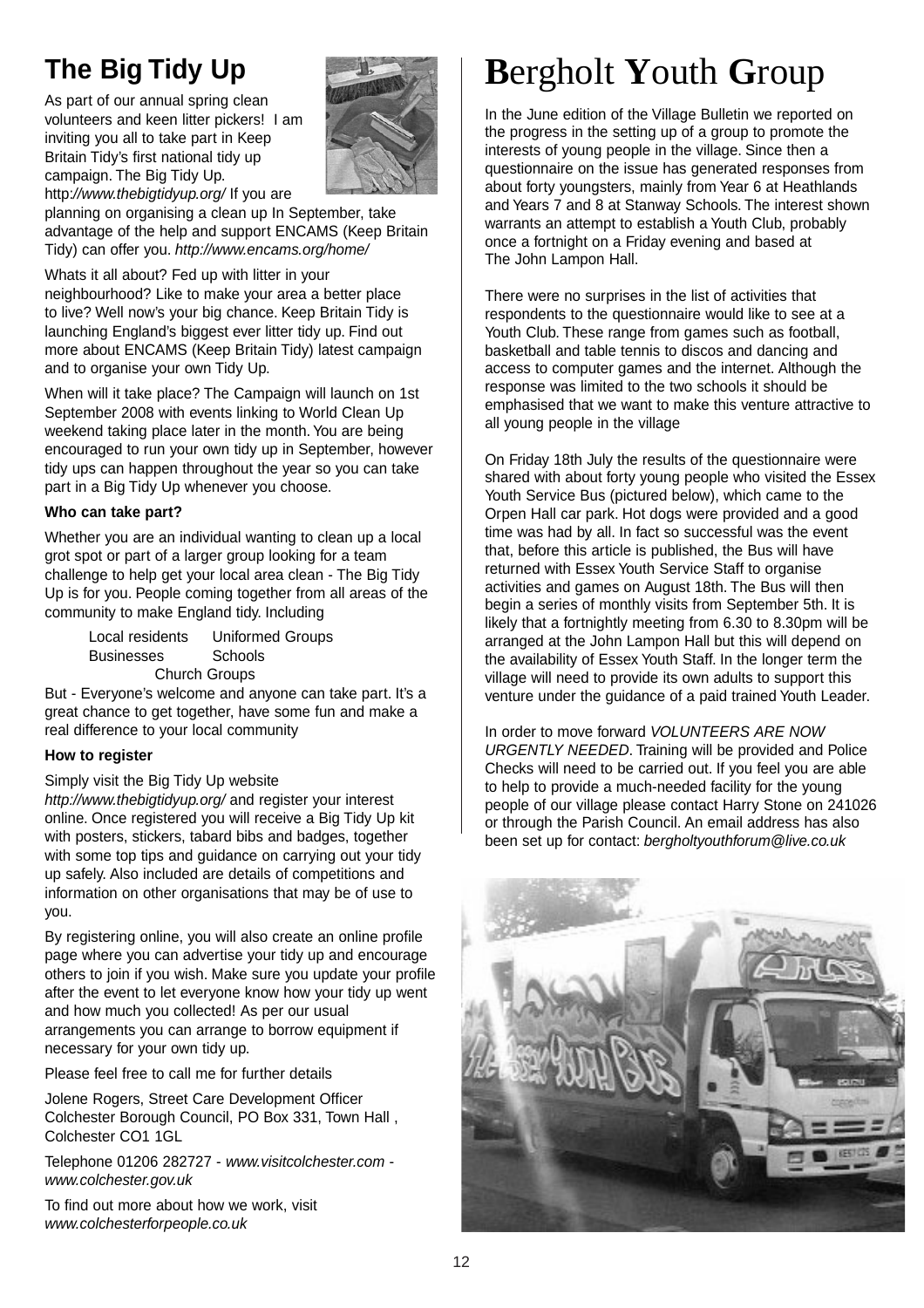# Surfing West Bergholt



Those of us who can remember when television was a wonderful new invention have understandably been a little slow to embrace the opportunities offered by the World Wide Web.

It all seems so complicated and inaccessible; the screen seems so cluttered and it's difficult to find the bit you want. And do we really need to bother with it?

Well, yes we do because it is the most wonderful development in communications EVER. The information available on the Internet is incredible. So if you want to dip your toe in and try surfing the web, why not start with your electronic village.

West Bergholt organisations have grasped the communications opportunities offered by the internet with enthusiasm and at the click of a mouse you can find just about everything you might want to know and a lot you didn't know about the village.

Start with www.westbergholt.net, the official village website that is supported by the Parish Council. This is where you can find out what is going on in the village and when and where it will happen. There is all you need to know about the Parish Council and you can catch up on the Village Bulletin (including back numbers) on line. There are even aerial shots of the village.

West Bergholt Concert Band have one of the most enterprising websites. You can play pieces performed by the band, you can download tracks of their performances and order their CDs. On www.wbcb.org you can read the band's history and find details of their charity work.

The BBC Look East programme suggested recently that village cricket was dying. Not in West Bergholt, it ain't! Go to www.westbergholtcc.co.uk and see just how alive and well cricket is in our village. I wonder how many other communities can boast five youth teams. The website tells you where and when you can see all the Club teams in action.

The Football Club's website (www.westbergholtfc.co.uk) provides league tables, details of the players and even some jokey pictures of them, as well as information about off-pitch activities. And there is a section devoted to the village's successful ladies' team.

Anxious parents worrying about admissions policy at the village school, can find out all about it www.heathlands.essex.sch.uk. It's a smart website which is very easy to navigate and it has lots of useful information. For instance, there are details of the schools 12 extracurricular activities which take place at lunchtimes or after school.

Colchester Model Railway Club which meets every Thursday in a barn at Armoury Farm, West Bergholt, also have a presence on the web at www.colchestermrc.org.

There is also a blog  $-$  to the uninitiated that's a web-log  $$ providing an alternative news service about the village. It's at www.westbergholt.blogspot.com and well worth a visit.

On my quick tour of the electronic village, I probably failed to find my way to all the websites that have been generated from homes in West Bergholt. (No doubt their creators will let the Bulletin know if I did). All the same it's a pretty impressive list. So if you find the idea of venturing into the world wide web a little daunting, you can play safe and start in the village.

\*\*\*\*\*\*\*\*\*\*\*\*\*

Jon Lander

# West Bergholt Cricket Club

The cricket club's senior teams have struggled this season and were both near to the bottom of their respective leagues in late July. With some players retiring, the club has been proud to introduce several of its large



In late June, the club hosted its annual Festival Week once more and no less than five visiting teams were welcomed at the beautiful Manor Ground. The weather was mixed but no cricket was lost and more than 250 people enjoyed either watching or playing in the endless round of matches. On the final Sunday, the Wynettes beat the Church team in a closely fought match. A total of £220 was raised for charity, split between the Church fund and Great Ormond Street Children's Hospital.

As for the junior section, there have been many successes and overall, across the five age groups, the club has won more matches than it has lost this year. The tireless Coaches and Managers of the junior teams are now taking a well-earned summer break! Earlier in the summer, the club managed to be accepted on to the highly coveted Jack Petchey Foundation Award scheme. This is a grant scheme for the club's benefit whereby a youngster between 11 and 25 wins an award every six weeks following a nomination process by his peers. Awards are granted for endeavour, helpfulness, commitment and the team ethic; congratulations so far to Matthew Rogers and Matthew MacDonald.

Nigel Passmore, Chairman , 240225 nigel@weboffset.freeserve.co.uk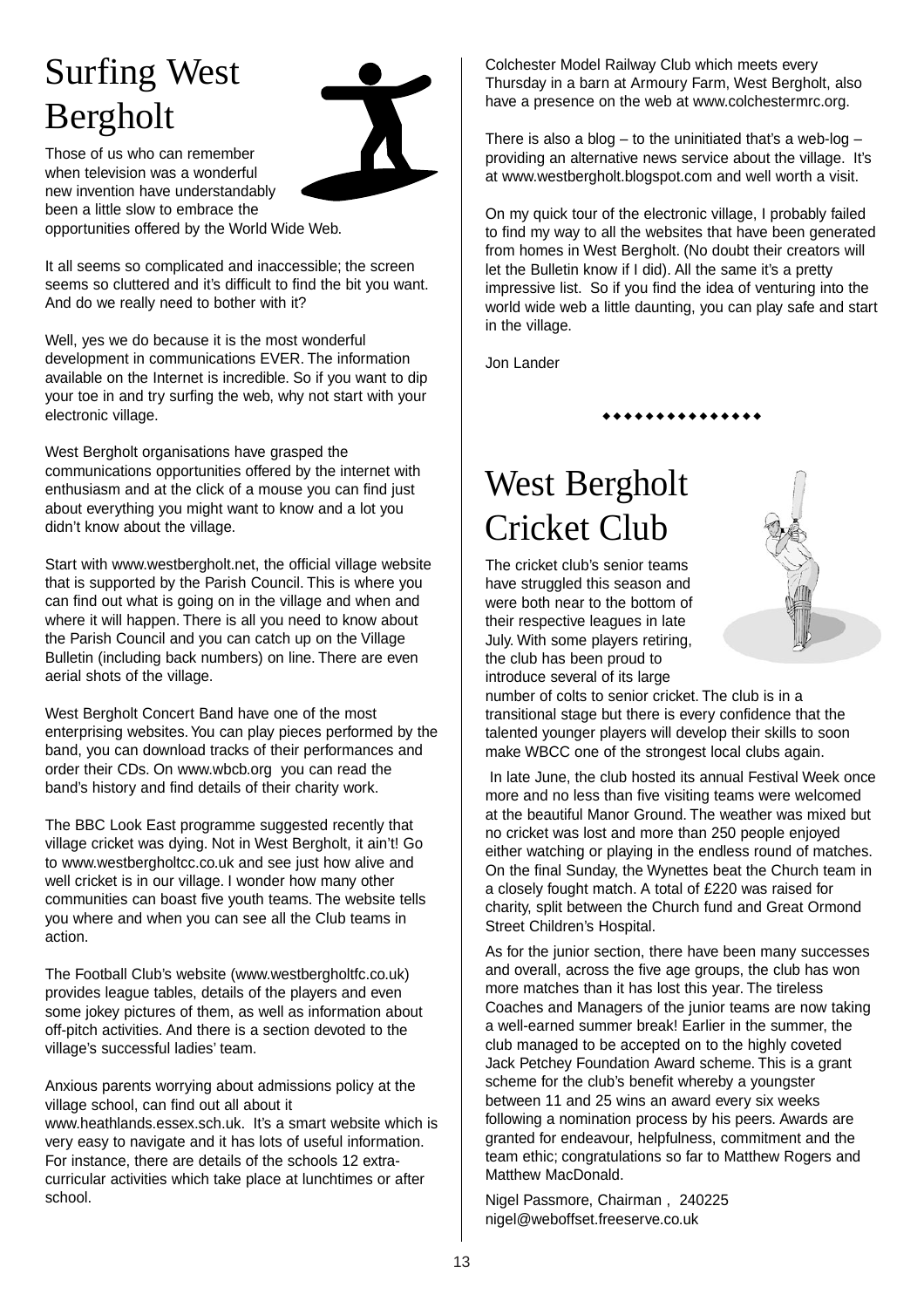# St. Mary the Virgin, West Bergholt



Developing St.Mary's for a growing community



*Sponsored Ride and Stride Saturday 13th September 10am to 6pm Walk or cycle round*

*Essex Churches*

Raising money for your church or chapel and 'Friends of Essex Churches Trust' For information or sponsor form contact Ron Seymour 01206 272449

### *'GROUNDBREAKERS'*

\*\*\*\*\*\*\*\*\*\*\*\*\*

*for the Children of St Mary's Church and West Bergholt*

### *Champions Challenge*

Over 60 children of various ages from the Village had a wonderful time in late July and early August in St Mary's Church and Hall during this year's summer holiday.

The children (except the little-ones) were divided into four teams and enjoyed Challenges in games – drawing – quizzes – bible teaching and crafts.

On the last day over 100 enjoyed a BBQ lunch, regardless of the weather. Even the Mums and Dads joined in!

Kate Wilson and Angela wish to thank the many people who gave up their time helping and coaching the children.

Next 'Groundbreakers' will be in the Christmas holidays – so watch this space!

### Hillhouse Wood **Exciting discoveries**



The status of Hillhouse Wood as a sanctuary for wildlife has taken on a new significance with the discovery of

a colony of great crested newts in the top pond near the main entrance and also sightings of otters in the stream at the bottom (Fordham) end of the wood. Darren Tansley is a committee member of the Friends' of Hillhouse Wood and mammals recorder for Colchester Natural History Society and Essex Wildlife Trust and has expert knowledge of amphibia. He confirmed the presence of great crested newts during a committee visit to the wood in May and on the same evening found the distinctive spraints (droppings) of otters on the streamside bank. Friends' committee member Steve Hallam had reported sighting two otters playing in the stream earlier in May. Darren Tansley said: "It's always gratifying to be able to say 'I told you so' but I had predicted that otters would eventually make it to Hillhouse. The pair of otters seen were likely to have been a mother and well-developed cub. So what a fabulous event to be able to confirm the presence of two protected species of wildlife in one week."

Added to the presence of otters and great crested newts is confirmation of a resident colony of a rare damselfly, the beautiful demoiselle, along the same stream where the otters were seen. This also increases the importance of Hillhouse for rare wildlife as it already has a colony of an uncommon butterfly, the white-letter hairstreak which is associated with the wych and common elm trees in the wood. Increased disease of the elms is giving rise to anxiety for the survival of the butterflies and every effort is being made to contain disease spread

High winds accompanying rainstorms in the early summer brought down two trees which blocked paths and clearance action has been taken by a Woodland Trust contractor. There has been strong, tall growth of bracken in the central part of the wood and efforts are in hand to prevent encroachment on the paths. A request has been made to the Woodland Trust for some chemical and physical control of the bracken. An approach is being made by the Friends' committee to the Trust to carry out some trial coppicing of hazel and other trees in selected areas. It is considered this will enhance not only tree growth, but also be beneficial to the wood's flora and fauna.

Joe Firmin

**Editorial Team:**

**John Bates and Nora Bates (distribution) 240741, Bernard Colbron 240297, Jon Lander 241288, Susan Leng 241748 and Susan Swan (advertising) 242319. Copy for December issue should be with the Editors before 1st November 2008 - Regretfully late submissions cannot be guaranteed entry into the Bulletin**